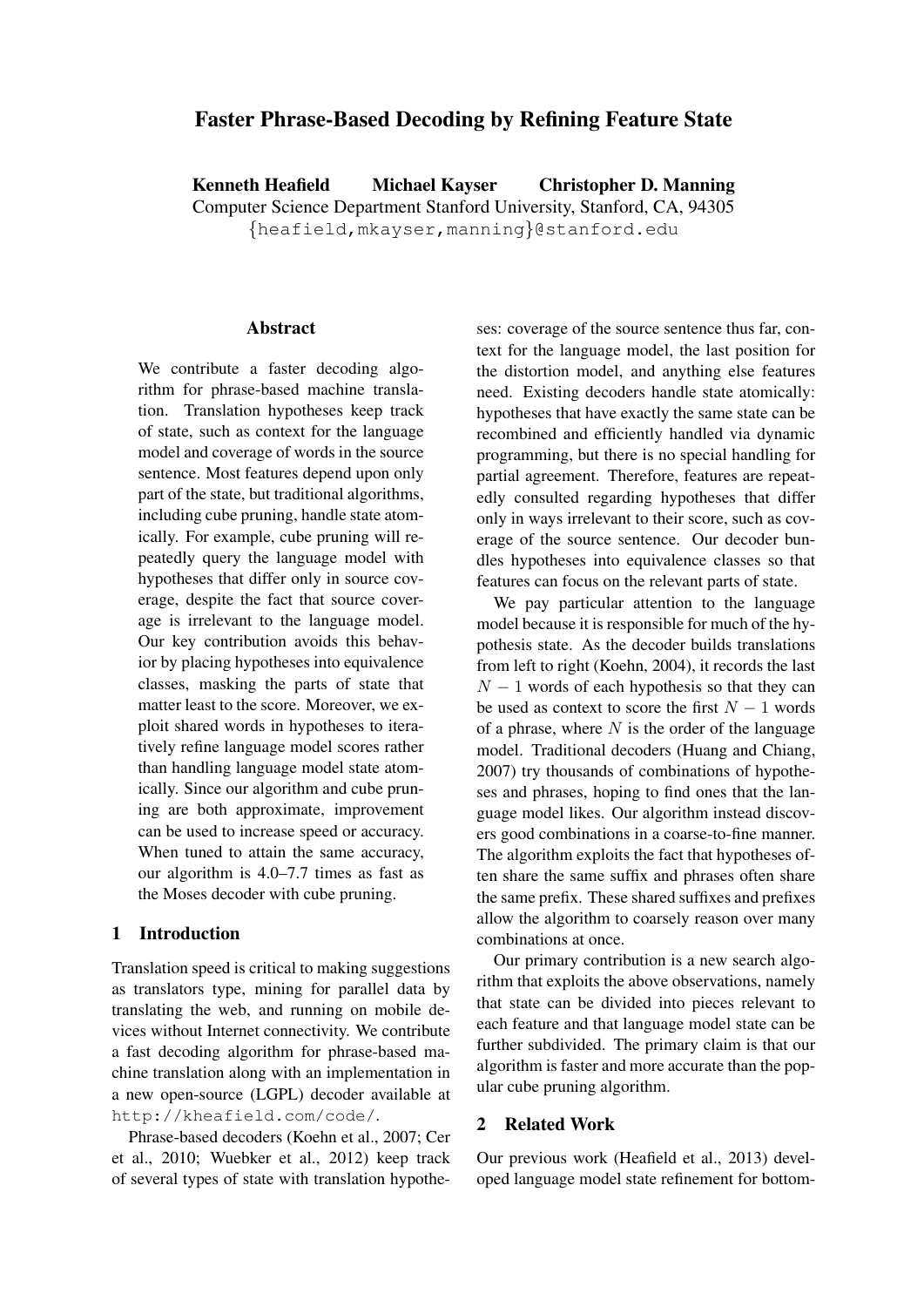up decoding in syntatic machine translation. In bottom-up decoding, hypotheses can be extended to the left or right, so hypotheses keep track of both their prefix and suffix. The present phrasebased setting is simpler because sentences are constructed from left to right, so prefix information is unnecessary. However, phrase-based translation implements reordering by allowing hypotheses that translate discontiguous words in the source sentence. There are exponentially many ways to cover the source sentence and hypotheses carry this information as additional state. A main contribution in this paper is efficiently ignoring coverage when evaluating the language model. In contrast, syntactic machine translation hypotheses correspond to contiguous spans in the source sentence, so in prior work we simply ran the search algorithm in every span.

Another improvement upon Heafield et al. (2013) is that we previously made no effort to exploit common words that appear in translation rules, which are analogous to phrases. In this work, we explicitly group target phrases by common prefixes, doing so directly in the phrase table.

Coarse-to-fine approaches (Petrov et al., 2008; Zhang and Gildea, 2008) invoke the decoder multiple times with increasingly detailed models, pruning after each pass. The key difference in our work is that, rather than refining models in lock step, we effectively refine the language model on demand for hypotheses that score well. Moreover, their work was performed in syntactic machine translation while we address issues specific to phrase-based translation.

Our baseline is cube pruning (Chiang, 2007; Huang and Chiang, 2007), which is both a way to organize search and an algorithm to search through cross products of sets. We adopt the same search organization (Section 3.1) but change how cross products are searched.

Chang and Collins (2011) developed an exact decoding algorithm based on Lagrangian relaxation. However, it has not been shown to tractably scale to 5-gram language models used by many modern translation systems.

### 3 Decoding

We begin by summarizing the high-level organization of phrase-based cube pruning (Koehn, 2004; Koehn et al., 2007; Huang and Chiang, 2007). Sections 3.2 and later show our contribution.

| 0 word | 1 word                           | 2 words                                 | 3 words                             |
|--------|----------------------------------|-----------------------------------------|-------------------------------------|
| 000    | $\bullet$ oo the                 | $\bullet \bullet \circ \text{cat}$      | $\bullet \bullet \bullet$ cat.      |
|        | $\circ \bullet \circ \text{cat}$ | $\bullet \bullet \circ \bullet$ the cat | $\bullet \bullet \bullet$ the cat.  |
|        | $\circ \circ \bullet$ .          | $\bullet \bullet \circ$ cat the         | $\bullet \bullet \bullet$ cat the . |
|        |                                  | $\bullet \circ \bullet$ the             | $\bullet \bullet \bullet$ the cat   |

Figure 1: Stacks to translate the French "le chat ." into English. Filled circles indicate that the source word has been translated. A phrase translates "le chat" as simply "cat", emphasizing that stacks are organized by the number of source words rather than the number of target words.

### 3.1 Search Organization

Phrase-based decoders construct hypotheses from left to right by appending phrases in the target language. The decoder organizes this search process using *stacks* (Figure 1). Stacks contain hypotheses that have translated the same number of source words. The zeroth stack contains one hypothesis with nothing translated. Subsequent stacks are built by extending hypotheses in preceding stacks. For example, the second stack contains hypotheses that translated two source words either separately or as a phrasal unit. Returning to Figure 1, the decoder can apply a phrase pair to translate "le chat" as "cat" or it can derive "the cat" by translating one word at a time; both appear in the second stack because they translate two source words. To generalize, the decoder populates the ith stack by pairing hypotheses in the  $i - j$ th stack with target phrases that translate source phrases of length j. Hypotheses remember which source word they translated, as indicated by the filled circles.

The reordering limit prevents hypotheses from jumping around the source sentence too much and dramatically reduces the search space. Formally, the decoder cannot propose translations that would require jumping back more than  $R$  words in the source sentence, including multiple small jumps.

In practice, stacks are limited to  $k$  hypotheses, where  $k$  is set by the user. Small  $k$  is faster but may prune good hypotheses, while large  $k$  is slower but more thorough, thereby comprising a time-accuracy trade-off. The central question in this paper is how to select these  $k$  hypotheses.

Populating a stack boils down to two steps. First, the decoder matches hypotheses with source phrases subject to three constraints: the total source length matches the stack being populated, none of the source words has already been trans-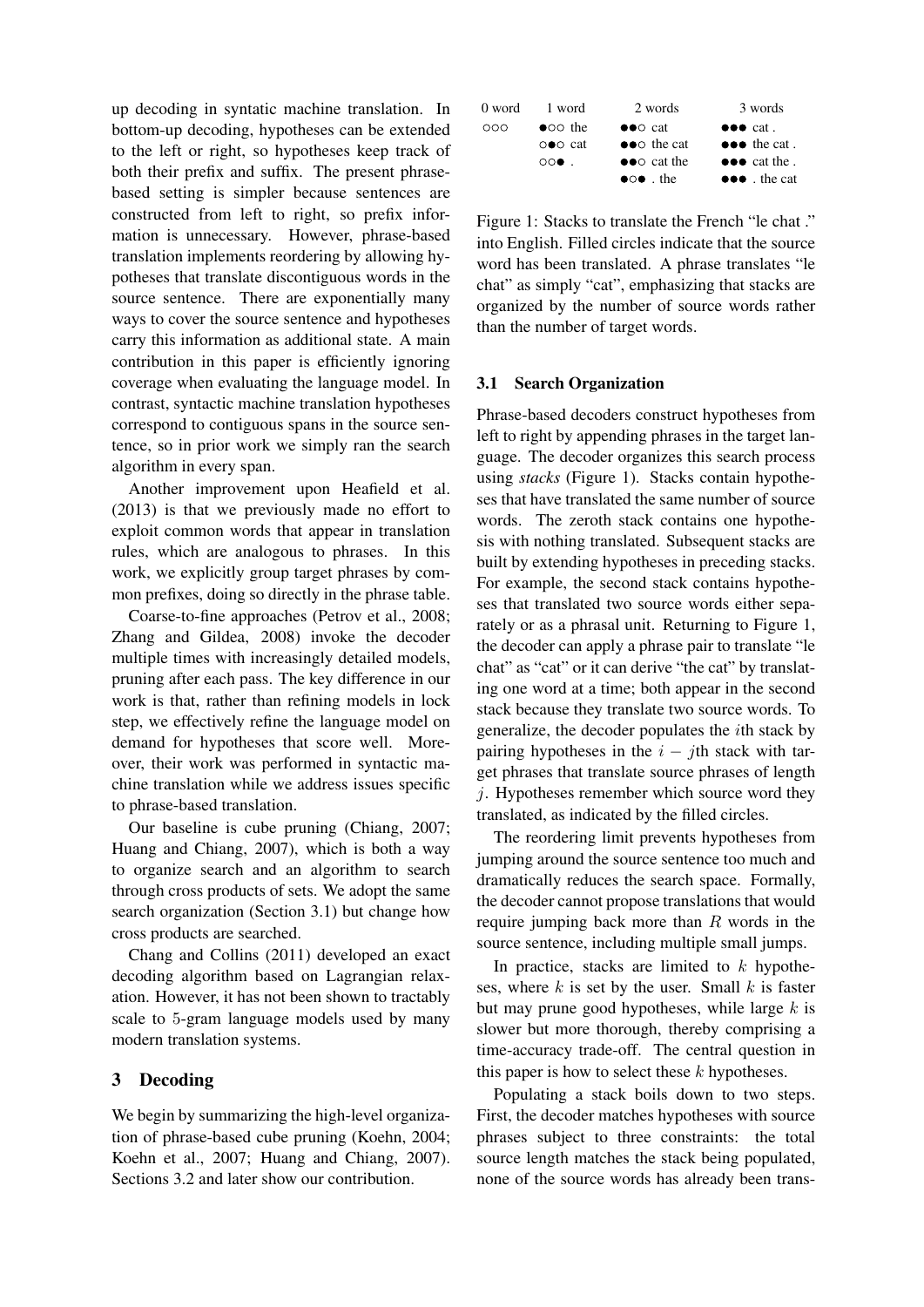

Figure 2: Hypothesis suffixes arranged into a trie. The leaves indicate source coverage and any other hypothesis state.

lated, and the reordering limit. Second, the decoder searches through these matches to select  $k$  high-scoring hypotheses for placement in the stack. We improve this second step.

The decoder provides our algorithm with pairs consisting of a hypothesis and a compatible source phrase. Each source phrase translates to multiple target phrases. The task is to grow these hypotheses by appending a target phrase, yielding new hypotheses. These new hypotheses will be placed into a stack of size  $k$ , so we are interested in selecting  $k$  new hypotheses that score highly.

Beam search (Lowerre, 1976; Koehn, 2004) tries every hypothesis with every compatible target phrase then selects the top  $k$  new hypotheses by score. This is wasteful because most hypotheses are discarded. Instead, we follow cube pruning (Chiang, 2007) in using a priority queue to generate  $k$  hypotheses. A key difference is that we generate these hypotheses iteratively.

#### 3.2 Tries

For each source phrase, we collect the set of compatible hypotheses. We then place these hypotheses in a trie that emphasizes the suffix words because these matter most when appending a target phrase. Figure 2 shows an example. While it suffices to build this trie on the last  $N - 1$  words that matter to the language model, Li and Khudanpur (2008) have identified cases where fewer words are necessary because the language model will back off. The leaves of the trie are complete hypotheses and reveal information irrelevant to the language model, such as coverage of the source sentence and the state of other features.

Each source phrase translates to a set of target phrases. Because these phrases will be appended to a hypothesis, the first few words matter the most to the language model. We therefore



Figure 3: Target phrases arranged into a trie. Set in *italic*, leaves reveal parts of the phrase that are irrelevant to the language model.

arrange the target phrases into a prefix trie. An example is shown in Figure 3. Similar to the hypothesis trie, the depth may be shorter than  $N - 1$ in cases where the language model will provably back off (Li and Khudanpur, 2008). The trie can also be short because the target phrase has fewer than  $N - 1$  words. We currently store this trie data structure directly in the phrase table, though it could also be computed on demand to save memory. Empirically, our phrase table uses less RAM than Moses's memory-based phrase table.

As an optimization, a trie reveals multiple words when there would otherwise be no branching. This allows the search algorithm to make decisions only when needed.

Following Heafield et al. (2013), leaves in the trie take the score of the underlying hypothesis or target phrase. Non-leaf nodes take the maximum score of their descendants. Children of a node are sorted by score.

### 3.3 Boundary Pairs

The idea is that the decoder reasons over pairs of nodes in the hypothesis and phrase tries before devling into detail. In this way, it can determine what the language model likes and, conversely, quickly discard combinations that the model does not like.

A boundary pair consists of a node in the hypothesis trie and a node in the target phrase trie. For example, the decoder starts at the root of each trie with the boundary pair  $(\epsilon, \epsilon)$ . The score of a boundary pair is the sum of the scores of the underlying trie nodes. However, once some words have been revealed, the decoder calls the language model to compute a score adjustment. For example, the boundary pair (country, that) has score adjustment

$$
\log \frac{p(\text{that } | \text{ country})}{p(\text{that})}
$$

times the weight of the language model. This has the effect of cancelling out the estimate made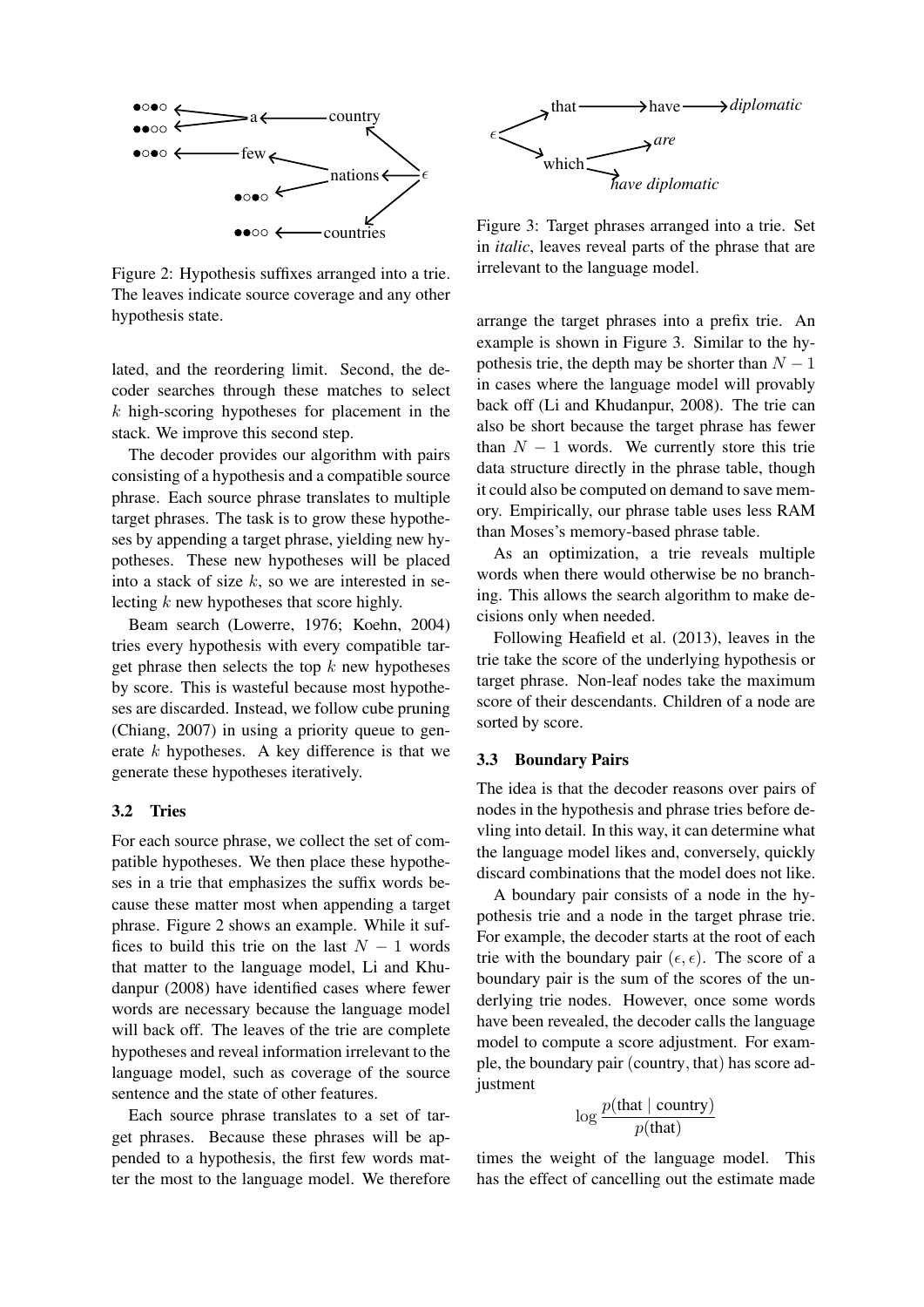when the phrase was scored in isolation, replacing it with a more accurate estimate based on available context. These score adjustments are efficient to compute because the decoder retained a pointer to "that" in the language model's data structure (Heafield et al., 2011).

## 3.4 Splitting

Refinement is the notion that the boundary pair  $(\epsilon, \epsilon)$  divides into several boundary pairs that reveal specific words from hypotheses or target phrases. The most straightforward way to do this is simply to split into all children of a trie node. Continuing the example from Figure 2, we could split  $(\epsilon, \epsilon)$  into three boundary pairs: (country,  $\epsilon$ ), (nations,  $\epsilon$ ), and (countries,  $\epsilon$ ). However, it is somewhat inefficient to separately consider the low-scoring child (countries,  $\epsilon$ ). Instead, we continue to split off the best child (country,  $\epsilon$ ) and leave a note that the zeroth child has been split off, denoted  $(\epsilon[1^+], \epsilon)$ . The index increases each time a child is split off.

The the boundary pair  $(\epsilon[1^+], \epsilon)$  no longer counts (country,  $\epsilon$ ) as a child, so its score is lower.

Splitting alternates sides. For example, (country,  $\epsilon$ ) splits into (country, that) and (country,  $\epsilon[1^+]$ ). If one side has completely revealed words that matter to the language model, then splitting continues with the other side. This procedure ensures that the language model score is completely resolved before considering irrelevant differences, such as coverage of the source sentence.

## 3.5 Priority Queue

Search proceeds in a best-first fashion controlled by a priority queue. For each source phrase, we convert the compatible hypotheses into a trie. The target phrases were already converted into a trie when the phrase table was loaded. We then push the root  $(\epsilon, \epsilon)$  boundary pair into the priority queue. We do this for all source phrases under consideration, putting their root boundary pairs into the same priority queue. The algorithm then loops by popping the top boundary pair. It the top boundary pair uniquely describes a hypothesis and target phrase, then remaining features are evaluated and the new hypothesis is output to the decoder's stack. Otherwise, the algorithm splits the boundary pair and pushes both split versions. Iteration continues until  $k$  new hypotheses have been found.

## 3.6 Overall Algorithm

We build hypotheses from left-to-right and manage stacks just like cube pruning. The only difference is how the  $k$  elements of these stacks are selected.

When the decoder matches a hypothesis with a compatible source phrase, we immediately evaluate the distortion feature and update future costs, both of which are independent of the target phrase. Our future costs are exactly the same as those used in Moses (Koehn et al., 2007): the highest-scoring way to cover the rest of the source sentence. This includes the language model score within target phrases but ignores the change in language model score that would occur were these phrases to be appended together. The hypotheses compatible with each source phrase are arranged into a trie. Finally, the priority queue algorithm from the preceding section searches for options that the language model likes.

# 4 Experiments

The primary claim is that our algorithm performs better than cube pruning in terms of the trade-off between time and accuracy. We compare our new decoder implementation with Moses (Koehn et al., 2007) by translating 1677 sentences from Chinese to English. These sentences are a deduplicated subset of the NIST Open MT 2012 test set and were drawn from Chinese online text sources, such as discussion forums. We trained our phrase table using a bitext of 10.8 million sentence pairs, which after tokenization amounts to approximately 290 million words on the English side. The bitext contains data from several sources, including news articles, UN proceedings, Hong Kong government documents, online forum data, and specialized sources such as an idiom translation table. We also trained our language model on the English half of this bitext using unpruned interpolated modified Kneser-Ney smoothing (Kneser and Ney, 1995; Chen and Goodman, 1998).

The system has standard phrase table, length, distortion, and language model features. plan to implement lexicalized reordering in future work; without this, the test system is 0.53 BLEU (Papineni et al., 2002) point behind a state-of-theart system. We set the reordering limit to  $R = 15$ . The phrase table was pre-pruned by applying the same heuristic as Moses: select the top 20 target phrases by score, including the language model.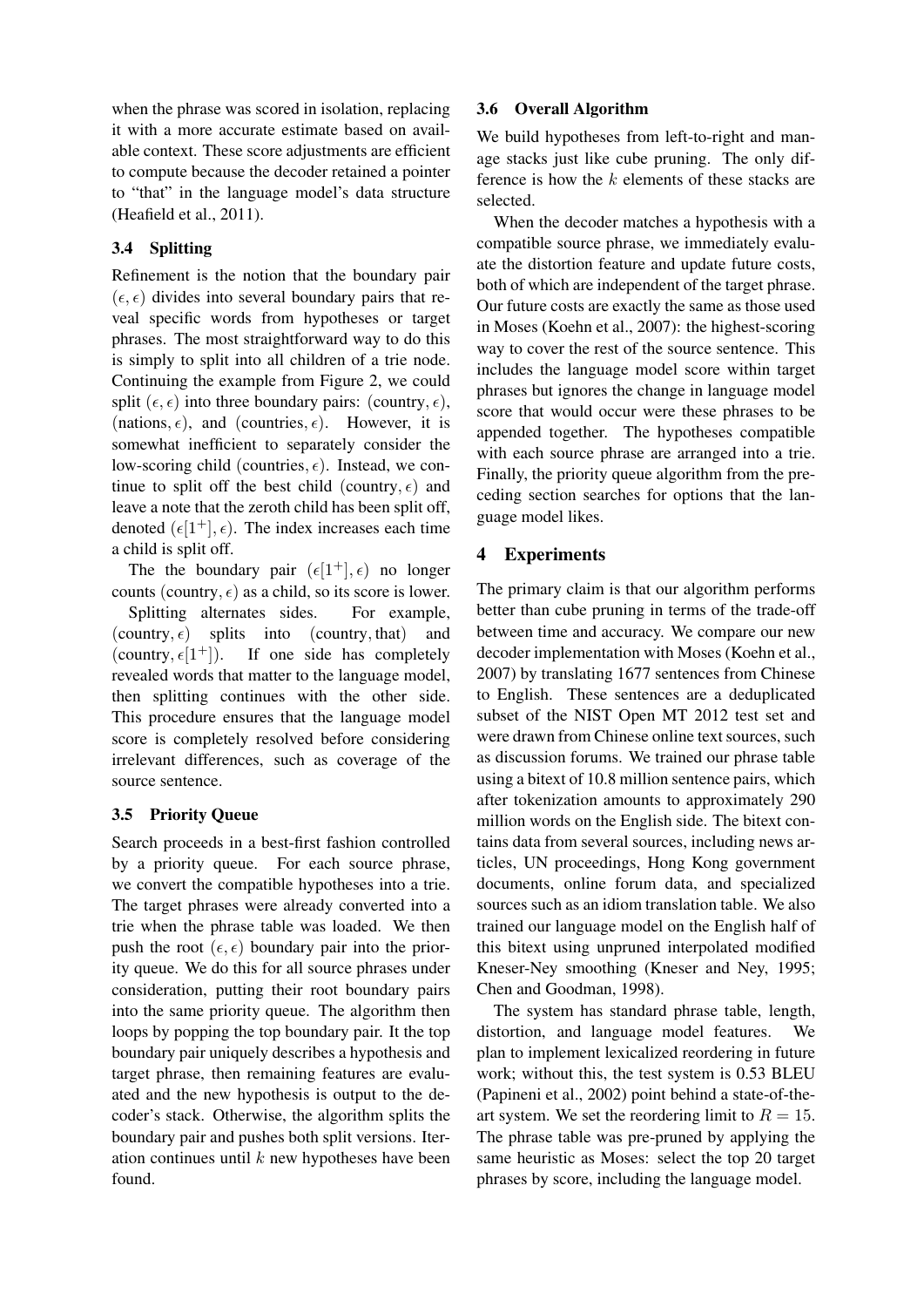

Figure 4: Performance of our decoder and Moses for various stack sizes k.

Moses (Koehn et al., 2007) revision d6df825 was compiled with all optimizations recommended in the documentation. We use the inmemory phrase table for speed. Tests were run on otherwise-idle identical machines with 32 GB RAM; the processes did not come close to running out of memory. The language model was compiled into KenLM probing format (Heafield, 2011) and placed in RAM while text phrase tables were forced into the disk cache before each run. Timing is based on CPU usage (user plus system) minus loading time, as measured by running on empty input; our decoder is also faster at loading. All results are single-threaded. Model score is comparable across decoders and averaged over all 1677 sentences; higher is better. The relationship between model score and uncased BLEU (Papineni et al., 2002) is noisy, so peak BLEU is not attained by the highest search accuracy.

Figure 4 shows the results for pop limits  $k$  ranging from 5 to 10000 while Table 1 shows select results. For Moses, we also set the stack size to  $k$  to disable a second pruning pass, as is common. Because Moses is slower, we also ran our decoder with higher beam sizes to fill in the graph. Our decoder is more accurate, but mostly faster. We can interpret accuracy improvments as speed improvements by asking how much time is required to attain the same accuracy as the baseline. By this metric, our decoder is 4.0 to 7.7 times as fast as Moses, depending on  $k$ .

|       | Model                |  | CPU        |                 | BLEU        |  |
|-------|----------------------|--|------------|-----------------|-------------|--|
| Stack | Moses This           |  | Moses This |                 | Moses This  |  |
|       | $10 - 29.96 - 29.70$ |  |            | $0.019$ $0.004$ | 12.92 13.46 |  |
|       | $100 -28.68 -28.54$  |  |            | $0.057$ 0.016   | 14.19 14.40 |  |
| 1000  | $-27.87$ $-27.80$    |  |            | $0.463$ $0.116$ | 14.91 14.95 |  |
|       | 10000 -27.46 -27.39  |  |            | 4.773 1.256     | 15.32 15.28 |  |

Table 1: Results for select stack sizes  $k$ .

## 5 Conclusion

We have contributed a new phrase-based search algorithm based on the principle that the language model cares the most about boundary words. This leads to two contributions: hiding irrelevant state from features and an incremental refinement algorithm to find high-scoring combinations. This algorithm is implemented in a new fast phrase-based decoder, which we release as open-source under the LGPL at kheafield.com/code/.

### Acknowledgements

This work was supported by the Defense Advanced Research Projects Agency (DARPA) Broad Operational Language Translation (BOLT) program through IBM. This work used Stampede provided by the Texas Advanced Computing Center (TACC) at The University of Texas at Austin under XSEDE allocation TG-CCR140009. XSEDE is supported by NSF grant number OCI-1053575. Any opinions, findings, and conclusions or recommendations expressed in this material are those of the author(s) and do not necessarily reflect the view of DARPA or the US government.